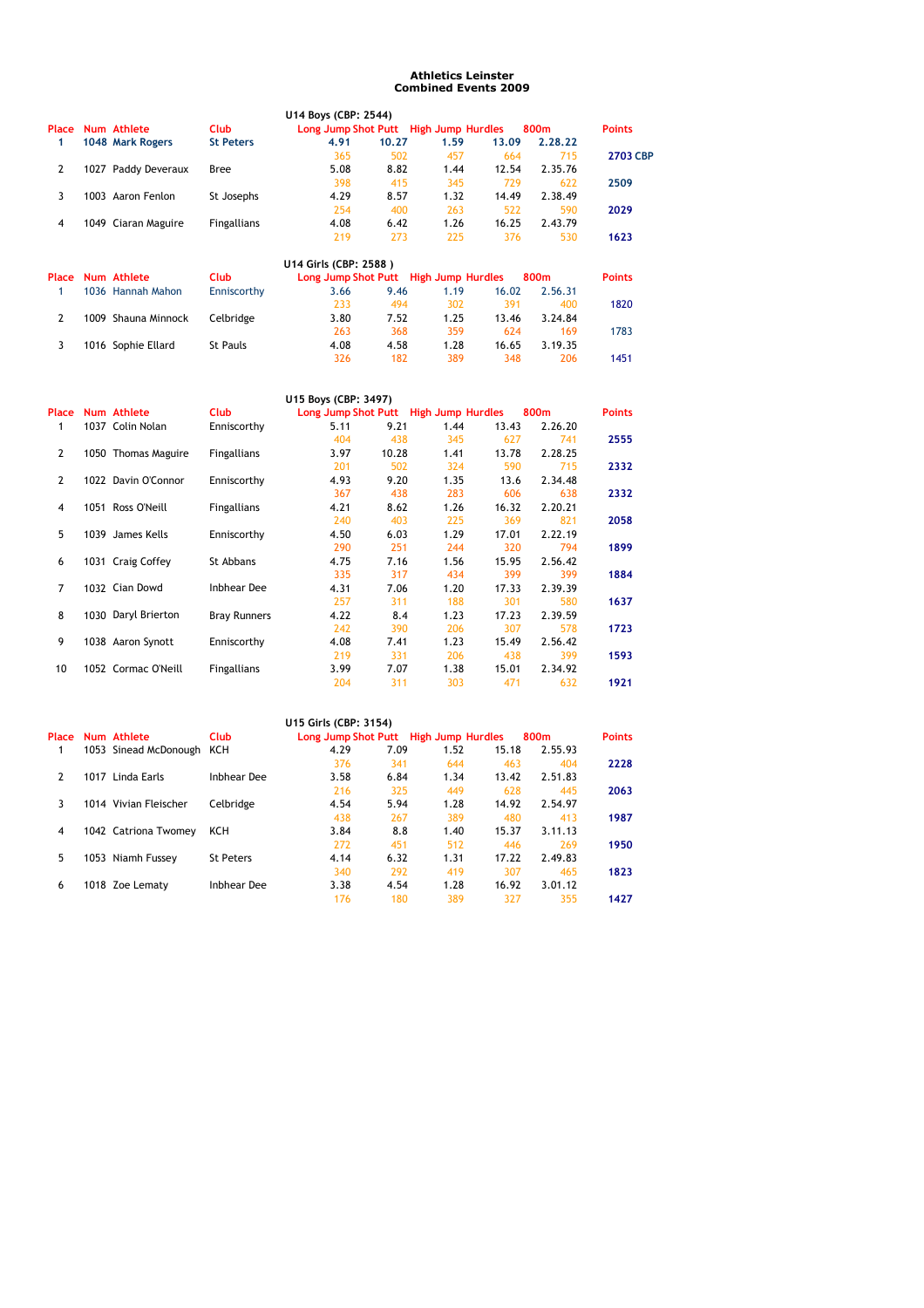## **Athletics Leinster Combined Events 2009**

|                |                         |                     | U16 Boys (CBP: 3696)                  |       |      |       |         |               |
|----------------|-------------------------|---------------------|---------------------------------------|-------|------|-------|---------|---------------|
| Place          | Num Athlete             | <b>Club</b>         | Long Jump Shot Putt High Jump Hurdles |       |      |       | 800m    | <b>Points</b> |
| 1              | 1020 Conor Daly         | St Abbans           | 5.30                                  | 10.59 | 1.77 | 14.56 | 2.21.43 |               |
|                |                         |                     | 441                                   | 521   | 602  | 901   | 804     | 3269          |
| $\overline{2}$ | 1044 Tony Stafford      | Bree                | 5.64                                  | 9.2   | 1.56 | 14.77 | 2.26.67 |               |
|                |                         |                     | 510                                   | 438   | 434  | 872   | 735     | 2989          |
| 3              | 1088 Eoin Power         | St Josephs          | 5.09                                  | 8.56  | 1.59 | 15.16 | 2.19.16 |               |
|                |                         |                     | 400                                   | 400   | 457  | 821   | 829     | 2907          |
| 4              | 1058 Dylan Walsh        | Bree                | 5.25                                  | 6.73  | 1.59 | 15.52 | 2.15.40 |               |
|                |                         |                     | 431                                   | 291   | 457  | 774   | 887     | 2840          |
| 5.             | 1029 Lorcan Murphy      | <b>Bray Runners</b> | 4.89                                  | 8.08  | 1.65 | 18.41 | 2.20.50 |               |
|                |                         |                     | 361                                   | 371   | 504  | 447   | 757     | 2440          |
| 6              | 1040 Kalem Mahon        | Enniscorthy         | 4.52                                  | 7.93  | 1.47 | 17.84 | 2.26.64 |               |
|                |                         |                     | 294                                   | 362   | 367  | 505   | 736     | 2264          |
| 7              | 1021 Denis Brophy       | St Abbans           | 4.89                                  | 9.43  | 1.44 | 19.43 | 2.54.64 |               |
|                |                         |                     | 361                                   | 446   | 345  | 351   | 417     | 1920          |
| 8              | 1063 Padraig O'Driscoll | Enniscorthy         | 4.49                                  | 8.13  | 1.20 | 20.10 | 2.24.98 |               |
|                |                         |                     | 288                                   | 374   | 188  | 294   | 757     | 1901          |
| 9              | 1033 Seppi Lysaght      | Gowran              | 3.77                                  | 8.17  | 1.35 | 20.36 | 2.35.36 |               |
|                |                         |                     | 170                                   | 376   | 283  | 273   | 627     | 1729          |
| 10             | 1066 Conor Brandon      | <b>Bray Runners</b> | 4.16                                  | 7.33  | 1.32 | 20.82 | 2.46.90 |               |
|                |                         |                     | 232                                   | 327   | 263  | 238   | 496     | 1556          |
|                |                         |                     |                                       |       |      |       |         |               |

|       |                    |             | U16 Girls (CBP: 3582)                 |      |      |       |         |               |
|-------|--------------------|-------------|---------------------------------------|------|------|-------|---------|---------------|
| Place | Num Athlete        | <b>Club</b> | Long Jump Shot Putt High Jump Hurdles |      |      |       | 800m    | <b>Points</b> |
|       | 1045 Amy Flanagan  | Bree        | 4.55                                  | 7.6  | 1.43 | 13.15 | 2.49.42 |               |
|       |                    |             | 441                                   | 374  | 544  | 575   | 470     | 2404          |
|       | 1056 Claire Murphy | <b>SLOT</b> | 4.30                                  | 6.51 | 1.34 | 13.64 | 2.34.72 |               |
|       |                    |             | 379                                   | 304  | 449  | 521   | 635     | 2288          |
|       | 1012 Karen Dunne   | Bohermeen   | 4.67                                  | 7.51 | 1.22 | 14.80 | 2.41.06 |               |
|       |                    |             | 472                                   | 368  | 331  | 372   | 561     | 2104          |

| U17 Boys (CBP: 4262) |  |                    |             |                  |                |      |      |                                       |       |               |               |
|----------------------|--|--------------------|-------------|------------------|----------------|------|------|---------------------------------------|-------|---------------|---------------|
| Place                |  | Num Athlete        | Club        | 200 <sub>m</sub> | <b>Javelin</b> |      |      | Long Jump Shot Putt High Jump Hurdles |       | 800m          | <b>Points</b> |
|                      |  | 1057 Paul Byrne    | <b>SLOT</b> | 24.87            | 24.40          | 5.55 | 9.78 | 1.62                                  |       | 15.21 2.19.99 |               |
|                      |  |                    |             | 617              | 221            | 492  | 472  | 480                                   | 814   | 824           | 3920          |
|                      |  | 1005 Jack Saunders | St Josephs  | 25.26            | 0              | 5.56 | 7.06 | 1.50                                  | 17.79 | 2.29.15       |               |
|                      |  |                    |             | 863              | $\Omega$       | 494  | 311  | 389                                   | 510   | 704           | 3271          |
|                      |  | 1015 Simon Mernagh | St Pauls    | 26.38            | 21.27          | 4.87 | 7.45 | 1.59                                  |       | 18.66 2.31.03 |               |
|                      |  |                    |             | 495              | 178            | 358  | 334  | 457                                   | 426   | 680           | 2928          |
| 4                    |  | 1004 John Murphy   | St Josephs  | 25.76            | 19.83          | 4.65 | 7.23 | 1.50                                  | 21.47 | 3.25.06       |               |
|                      |  |                    |             | 818              | 159            | 317  | 321  | 389                                   | 192   | 167           | 2363          |
|                      |  | 1006 Des Cleary    | St Josephs  | 29.31            | 15.82          | 4.23 | 6.09 | 1.20                                  | 25.24 | 3.27.46       |               |
|                      |  |                    |             | 531              | 106            | 244  | 254  | 188                                   | 18    | 152           | 1493          |

|              | Junior Decathlon |                                       |                |               |                |                                       |       |        |       |                  |       |                  |         |               |
|--------------|------------------|---------------------------------------|----------------|---------------|----------------|---------------------------------------|-------|--------|-------|------------------|-------|------------------|---------|---------------|
| <b>Place</b> |                  | Num Athlete                           | Club           | <b>Discus</b> | <b>Javelin</b> | Long Jump Shot Putt High Jump Hurdles |       |        |       | 200 <sub>m</sub> | 100m  | Pole Vault 1500m |         | <b>Points</b> |
|              | 1010             | Michael Bowler (U18Caim               |                | 23.93         | 31.36          | 5.77                                  | 10.53 | . . 83 | 17.40 | 24.28            | 12.57 | 2.20             | 4.53.85 |               |
|              |                  |                                       |                | 346           | 318.00         | 537                                   | 518   | 653    | 552   | 954              | 543   | 179              | 596     | 5196          |
|              |                  | 1010 Stephen Kelly                    | Nenagh Olympic | 23.57         | 21.89          | 5.37                                  | 8.64  | . . 68 | 17.15 | 23.04            | 11.90 | 3.20             | 5.39.91 |               |
|              |                  |                                       |                | 339           | 187.00         | 455                                   | 404   | 528    | 580   | 1075             | 671   | 406              | 352     | 4997          |
|              |                  | 1065 Rory Kirwan (U19)                | Dunleer        | 24.77         | 38.45          | 4.71                                  | 10.21 | .47    | 21.11 | 26.48            | 12.91 | 2.20             | 5.40.67 |               |
|              |                  |                                       |                | 362           | 420            | 328                                   | 498   | 367    | 217   | 756              | 483   | 179              | 348     | 3958          |
| 4            | 1041             | Cormac Ashall (U18) Greystones & Dist |                | 18.13         | 21.90          | 5.28                                  | 7.01  | 1.47   | 19.71 | 24.46            | 12.42 | 2.00             | 5.39.16 |               |
|              |                  |                                       |                | 237           | 187            | 437                                   | 308   | 367    | 327   | 937              | 571   | 140              | 355     | 3866          |
|              | 1013             | Darren Vahey (U19) Bohermeen          |                | 19.75         | 0              | 5.33                                  | 6.25  | .53    | 21.34 |                  | 13.60 | 2.00             | 4.49.30 |               |
|              |                  |                                       |                | 261           | 0              | 447                                   | 263   | 411    | 201   |                  | 371   | 140              | 623     | 2717          |

| U17 Girls (CBP: 3730) |  |                             |             |         |      |       |                                       |       |      |               |               |
|-----------------------|--|-----------------------------|-------------|---------|------|-------|---------------------------------------|-------|------|---------------|---------------|
|                       |  | Place Num Athlete           | <b>Club</b> | Javelin |      |       | Long Jump Shot Putt High Jump Hurdles |       | 200m | 800m          | <b>Points</b> |
|                       |  | 1026 Catriona Corcoran Bree |             | 17.02   | 4.55 | 8.59  | 1.42                                  | 17.62 |      | 27.68 2.53.38 |               |
|                       |  |                             |             | 234     | 441  | 438.  | 534                                   | 528   | 656  | 429           | 3260          |
|                       |  | 1007 Emma Fenlon            | St Josephs  | 18.43   | 4.34 | 10.32 | 1.3                                   | 19.23 |      | 39.33 3.03.58 |               |
|                       |  |                             |             | 260     | 388  | 550.  | 409                                   | 369   | 530  | 333           | 2839          |

|  |                   |             |       |               |         | Senior Men Decathlon (CBP: 5018/5606)      |      |      |       |       |            |      |                          |
|--|-------------------|-------------|-------|---------------|---------|--------------------------------------------|------|------|-------|-------|------------|------|--------------------------|
|  | Place Num Athlete | Club        | 100m  | <b>Discus</b> | Javelin | Long Jump Shot Putt High Jump Hurdles 400m |      |      |       |       | 1500m      |      | <b>Pole Vault Points</b> |
|  | 1011 Ricky O'Gara | Roscommon   | 12.71 | 32.42         | 27.41   | 5.49                                       | 9.54 | .65  | 22.11 | 61.98 | 5.47.38 NH |      |                          |
|  |                   |             | 518   | 512           | 263.00  | 479                                        | 458  | 504  | 202   | 348   | 318        |      | 3602                     |
|  | 1002 Austin Lee   | St. Josephs | 13.33 | 28.9          | 25.53   | 4.67                                       | 8.43 | 1.41 | 19.87 | 64.83 | 5.50.82    | 2.00 |                          |
|  |                   |             | 413   | 443           | 237     | 321                                        | 392  | 324  | 360   | 264   | 302        | 140  | 3196                     |